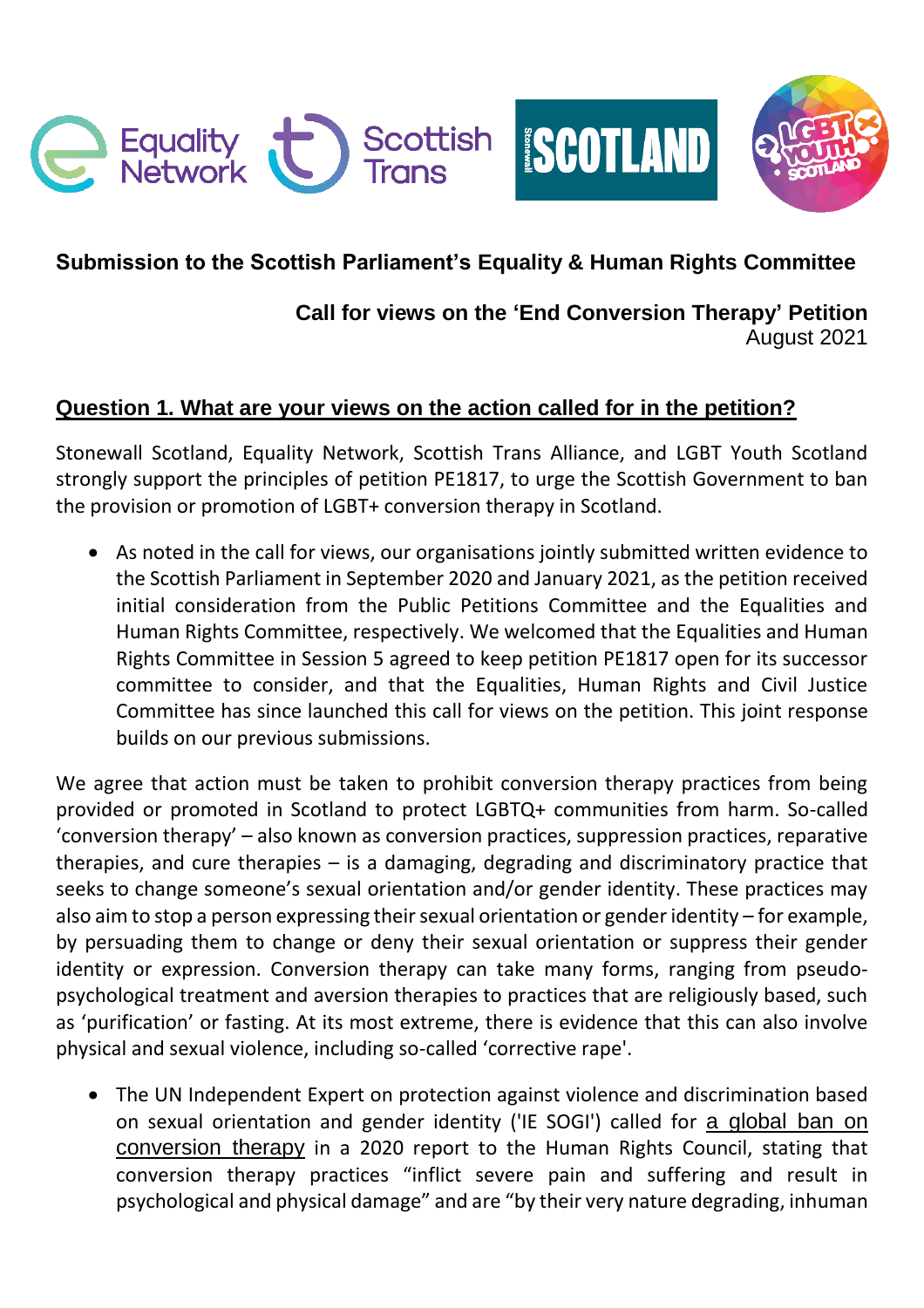and cruel and create a significant risk of torture". The IE SOGI further stated that these practices are based on the "incorrect and harmful notion that sexual and gender diversity are disorders to be corrected". The [Independent Forensic Expert Group](https://www.ohchr.org/Documents/Issues/SexualOrientation/IESOGI/CSOsAJ/IFEG_Statement_on_C.T._for_publication.pdf) recognise conversion therapies as having "no medical or scientific validity", with no sound scientific evidence that conversion therapy in any form is effective in changing LGBTQ+ identities, and "no medical justification for inflicting on individuals torture or other cruel, inhuman, or degrading treatment or punishment."

- Our organisations believe that all forms of practice of either a coercive or non-coercive nature – in any setting – that seek to change, cure, convert or cancel a person's sexual orientation and/or gender identity are inherently abusive and harmful and should be banned.
- Testimonies from people across the UK who have experienced conversion therapy are available to view on the Ban Conversion Therapy website at www.banconversiontherapy.com/stories.

## **Question 2. What action would you like to see the Scottish Government take,**

#### **within the powers available to it?**

- As noted in response to Question 1, our organisations support a ban on LGBT+ conversion therapy practices from being provided or promoted in Scotland. In our [joint manifesto](https://www.stonewall.org.uk/system/files/lgbti_equality_manifesto_-_2021-26_scottish_parliament.pdf) for the 2021-26 Scottish Parliament, we called upon the Scottish Government to end the harmful practice of sexual orientation and gender identity 'conversion therapy', including through introducing a comprehensive legal ban, working with the UK Government where necessary. We welcomed that all five political parties elected to the Scottish Parliament committed to ending conversion therapy in their manifestos.
- Below, we will set out our views on action that could be taken by the Scottish and/or UK Governments, the key features that we consider to be necessary as part of any legislative ban, and the wrap-around support that could be provided to complement any ban.

#### **Legislative ban**

- Any action to end sexual orientation and gender identity conversion therapy practices **must include a comprehensive legislative ban**.
- The UK Government's [National LGBT Survey](https://www.gov.uk/government/publications/national-lgbt-survey-summary-report) (2018) of 108,000 LGBTQ+ people across the UK identified the scale of the provision and promotion of conversion therapy practices in the UK. It found that 7 per cent of LGBTQ+ people in Scotland had either undergone or been offered conversion therapy, including 10 per cent of trans people in Scotland. **A ban must therefore cover conversion practices for both sexual**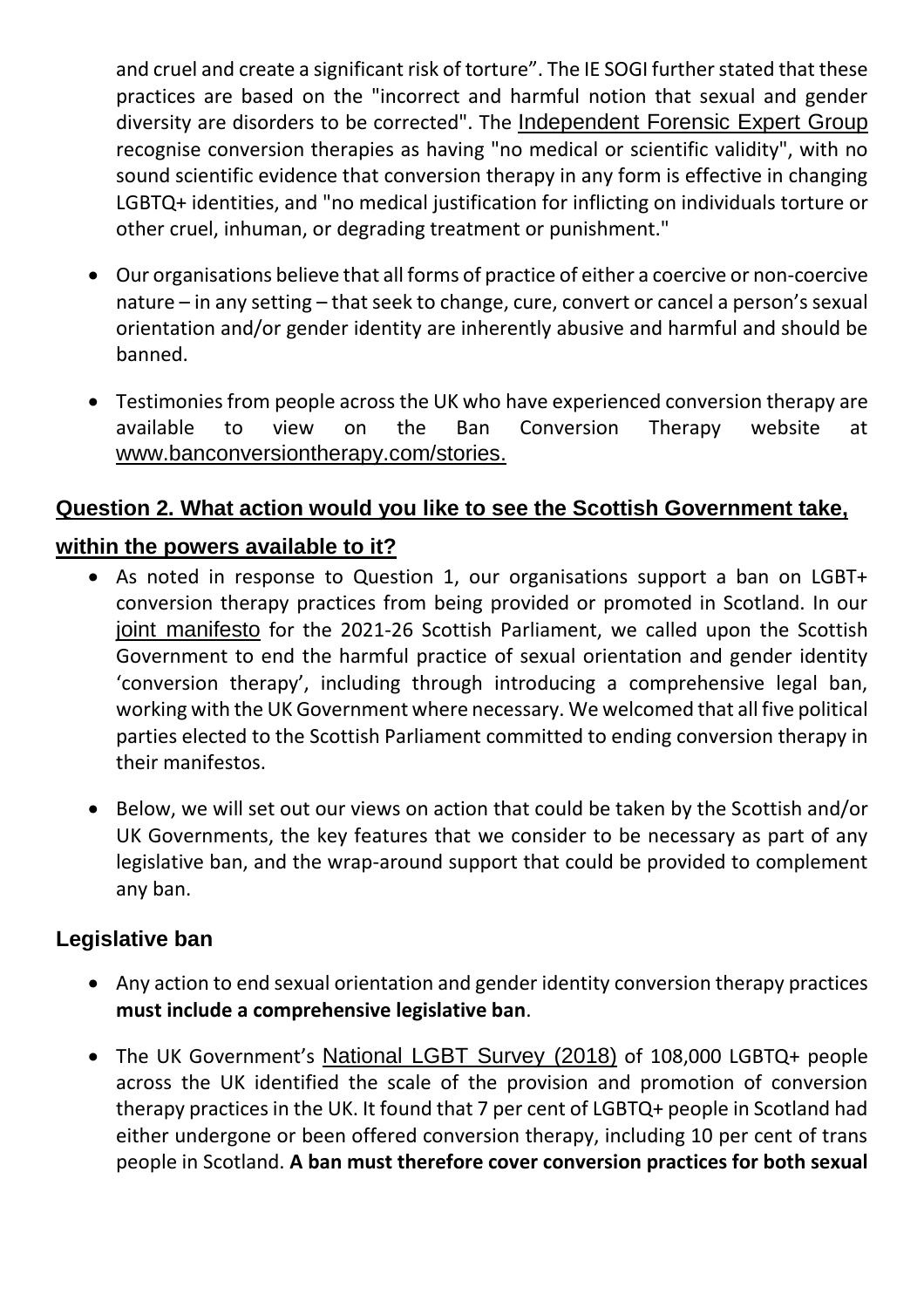#### **orientation** *and* **gender identity, thereby providing equal protection to all LGBTQ+ people.**

- To effectively end conversion therapy, a ban must also cover practices that occur across all public and private spheres, including in religious and faith-based settings, where conversion therapy practices predominantly take place. This aligns with the recommendations of the UN IE SOGI that conversion therapy practices should be banned from being "advertised and carried out in healthcare, religious, education, community, commercial or any other settings, public or private". Of those respondents to the National LGBT Survey from Scotland who had undergone conversion therapy, 46 per cent said it had been conducted by a faith organisation or group, 22 per cent said it had either been conducted by a parent or a person from their community, and 16 per cent said it had been conducted by healthcare providers or medical professionals. The UN Special Rapporteur on Freedom of Religion or Belief [stated](https://www.itv.com/news/2021-04-15/exclusive-un-urges-government-to-ban-chilling-conversion-therapy) in April 2021 that "international human rights law is clear that the right to freedom of religion or belief does not limit the state's obligation to protect the life, dignity, health and equality of LGBT+ persons" and that "banning such discredited, ineffective, and unsafe practices that misguidedly try to change or suppress people's sexual orientation and gender is not a violation of the right to freedom of religion or belief under international law."
- **There should be no other restrictions on who is protected by a ban**, with children and young people, and adults, equally protected from these abusive and harmful practices. Furthermore, any exemption for those who "consented" to conversion practices would leave many at risk of serious physical and psychological harm from these inhumane and degrading practices. The Australian State of Victoria's [Change](https://www.legislation.vic.gov.au/as-made/acts/change-or-suppression-conversion-practices-prohibition-act-2021)  [or Suppression \(Conversion\) Practices Prohibition Act 2021](https://www.legislation.vic.gov.au/as-made/acts/change-or-suppression-conversion-practices-prohibition-act-2021) bans 'change or suppression practices' carried out "whether with or without the person's consent". The Independent Forensic Expert Group notes that for an individual to give 'informed consent' to conversion therapy it "would require that an individual is informed about the practices that will be applied, as well as their ineffectiveness, the likely physical and psychological harm that will result, and the inability to achieve the desired result."
- It is important to note that conversion therapy is not neutral and is targeted at stopping LGBTQ+ people from being themselves. Any practice that is conducted with a predetermined, one-directional outcome to change, convert, cure, or cancel a person's sexual orientation and/or gender identity is harmful and denigrating, and must be banned. On the contrary, supportive and affirming therapies that allow people to explore, better understand, and accept their sexual orientation and/or gender identity, should not be precluded by a ban on conversion therapy. The IE SOGI recommends that states "adopt and facilitate health-care and other services related to the exploration, free development and/or affirmation of sexual orientation and/or gender identity."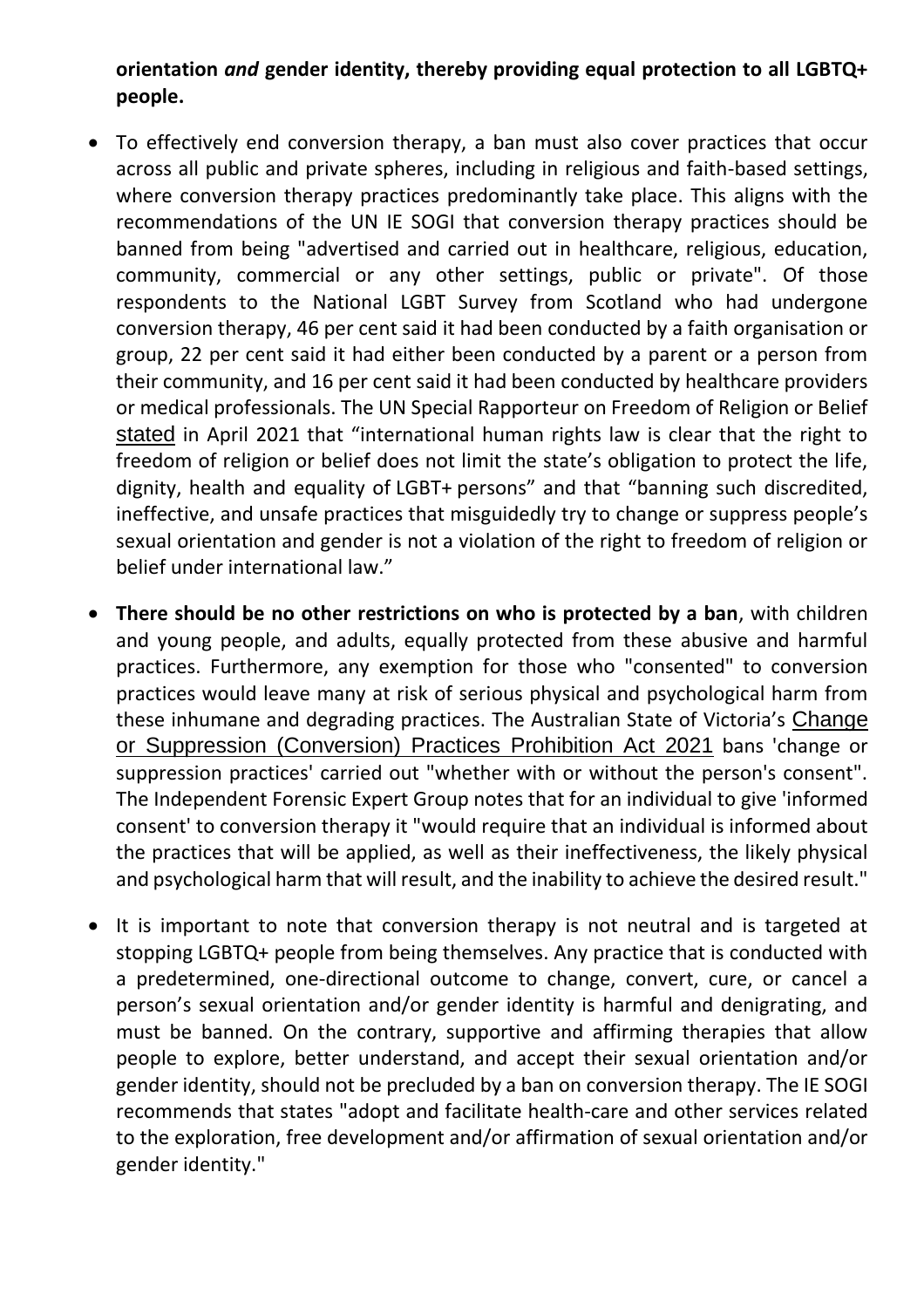## **Wider support package**

- Our organisations believe that a legislative ban on conversion therapy should be accompanied by a wider package of work to eradicate conversion therapy in all its forms, seeking to *end* the practice in addition to *banning* it, and providing crucial support for survivors.
- Organisations across the UK that form the Ban Conversion Therapy coalition, including LGBT+ service providers, have recommended the following important measures as a support package to accompany a legal ban:
- Immediate statutory provision of publicly funded specialist support services for **current survivors**, including: a helpline for current survivors and those at risk; specialist advocates to support survivors, provide advocacy in engaging with relevant generalist services, and provide appropriate support for those who are involved as survivors in ongoing criminal prosecutions; and safe and appropriate mental health support.
- Statutory provision of publicly funded specialist support services for **survivors of historical cases**, including a helpline to provide signposting to mental health support services, and funding to enable reporting on the long-term impact of conversion practices.
- A programme of work to reach current survivors of conversion practices and those most at risk of the practices, to give them the language to understand their experiences, awareness that it is illegal and that support systems are available, and insight into the harm that has been done to them.
- A centralised needs assessment underpinned by research to understand the prevalence, forms, and locations in which conversion practices occurs, both currently and historically, to inform the future commissioning of services for current and historical survivors. This review should also include identification of which institutions and regulatory bodies are most likely to come into contact with survivors of conversion practices.
- A comprehensive programme of professionally accredited specialist trainings that should cover safeguarding and awareness issues and competence in providing safe and effective support for all medical and mental health providers, social workers, counsellors, psychotherapists and psychological therapists and related professions, as well as all religious organisations to identify those at risk of or currently undergoing conversion practices.
- Development of regulatory standards through professional practice guidelines for medical, psychological, social care, counselling, and psychotherapy practitioners. Regulatory standards must also be developed to cover pastoral care and spiritual guidance provision whose aim is to improve mental and spiritual health.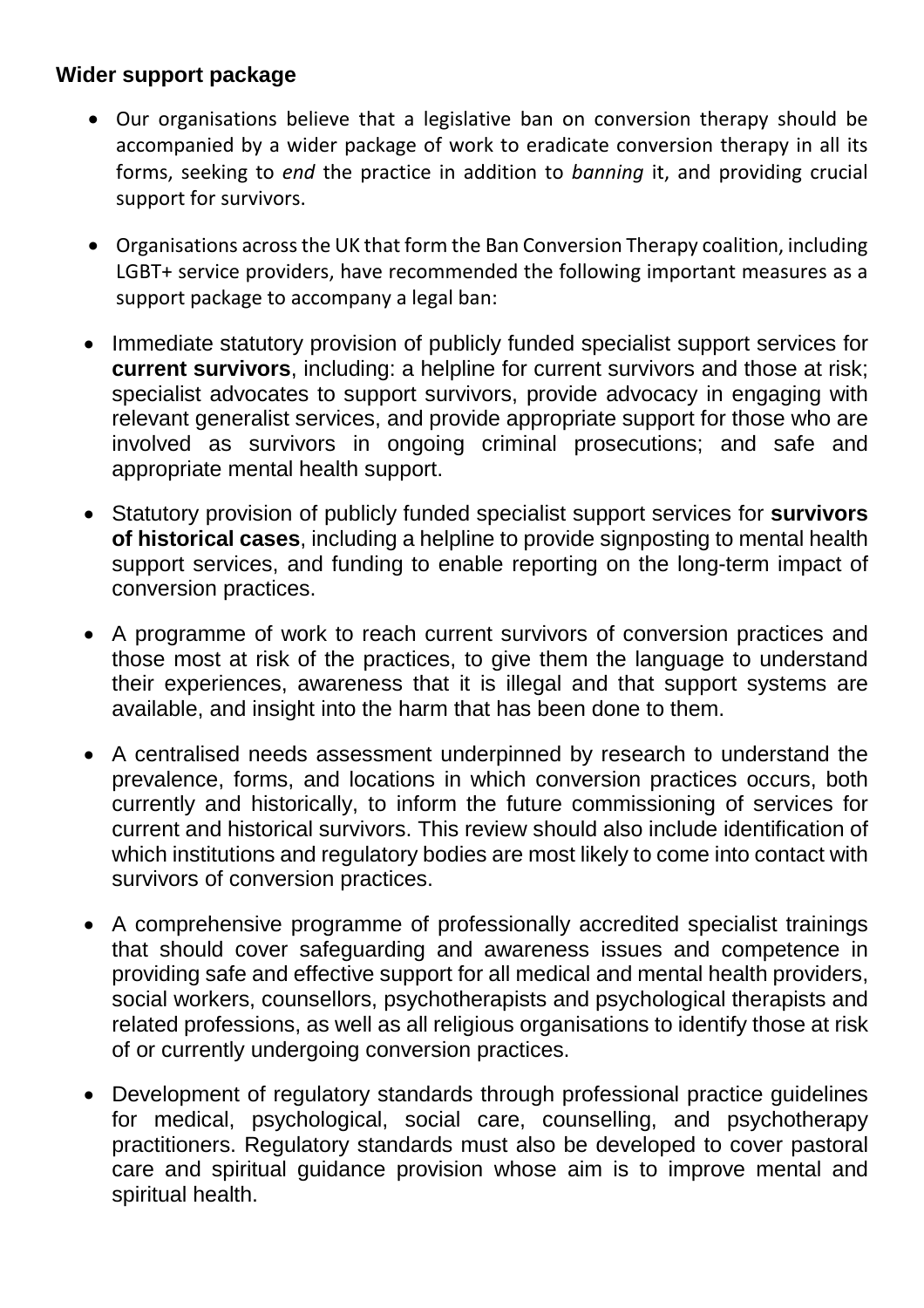We recognise that it may be necessary for the Scottish Government to work collaboratively with the UK Government on some of these areas, whether due to their reserved nature, or where there may be cross-border considerations.

# **UK and Scottish Governments**

- The UK Government committed in their **LGBT** Action Plan (2018) to bringing forward proposals to end the practice of conversion therapy in the UK. It later [announced](https://www.gov.uk/government/news/government-sets-out-plan-to-ban-conversion-therapy) in the Queen's Speech in May 2021 that it planned to legislate to ban conversion therapy**,** and would consult on proposals. It has been [confirmed](https://www.theyworkforyou.com/debates/?id=2021-07-01a.450.0&s=speaker%3A24934#g495.1) that this consultation will be launched in September 2021. The Scottish Government have since [stated](https://www.parliament.scot/chamber-and-committees/written-questions-and-answers/question?ref=S6W-00736) that they are "awaiting precise details of the UK Government's proposals, including in terms of whether they are likely to apply to Scotland." They further note: "if the proposed actions do not result in the banning of this discriminatory and harmful practice in Scotland, we will consider our next steps in banning conversion therapy, in so far as is possible within the powers of the Scottish Parliament."
- **If it is made clear that the UK Government's proposals are** *not* **likely to apply to Scotland, the Scottish Government should promptly bring forward its own plans to deliver a comprehensive ban on conversion therapy.** Any significant delays will lead to further harm being caused to those LGBTQ+ people in Scotland at risk of being offered or undergoing these practices.
- If the UK Government does indeed intend to legislate on behalf of Scotland, and the Scottish Government is agreeable to this, we would strongly call upon the Scottish Government to challenge the UK Government to ensure that any legislative ban brought forward:
- Applies to all public and private settings in which conversion therapy takes place, including faith-based, medical, traditional, domestic, and cultural settings
- Applies to conversion practices for both sexual orientation **and** gender identity
- Protects LGBTQ+ people of all ages
- Does not include an exemption for those who "consented" to the practice.

In our view, the Scottish Government should not consent to legislation which falls short of this standard, should the powers available to it enable a more effective ban to be introduced in the Scottish Parliament.

- We would strongly encourage the Scottish Government to introduce legislation in the Scottish Parliament to ban conversion therapy, within its devolved competence, if:
- The UK Government does not make timely progress on banning conversion therapy across the UK, and particularly if